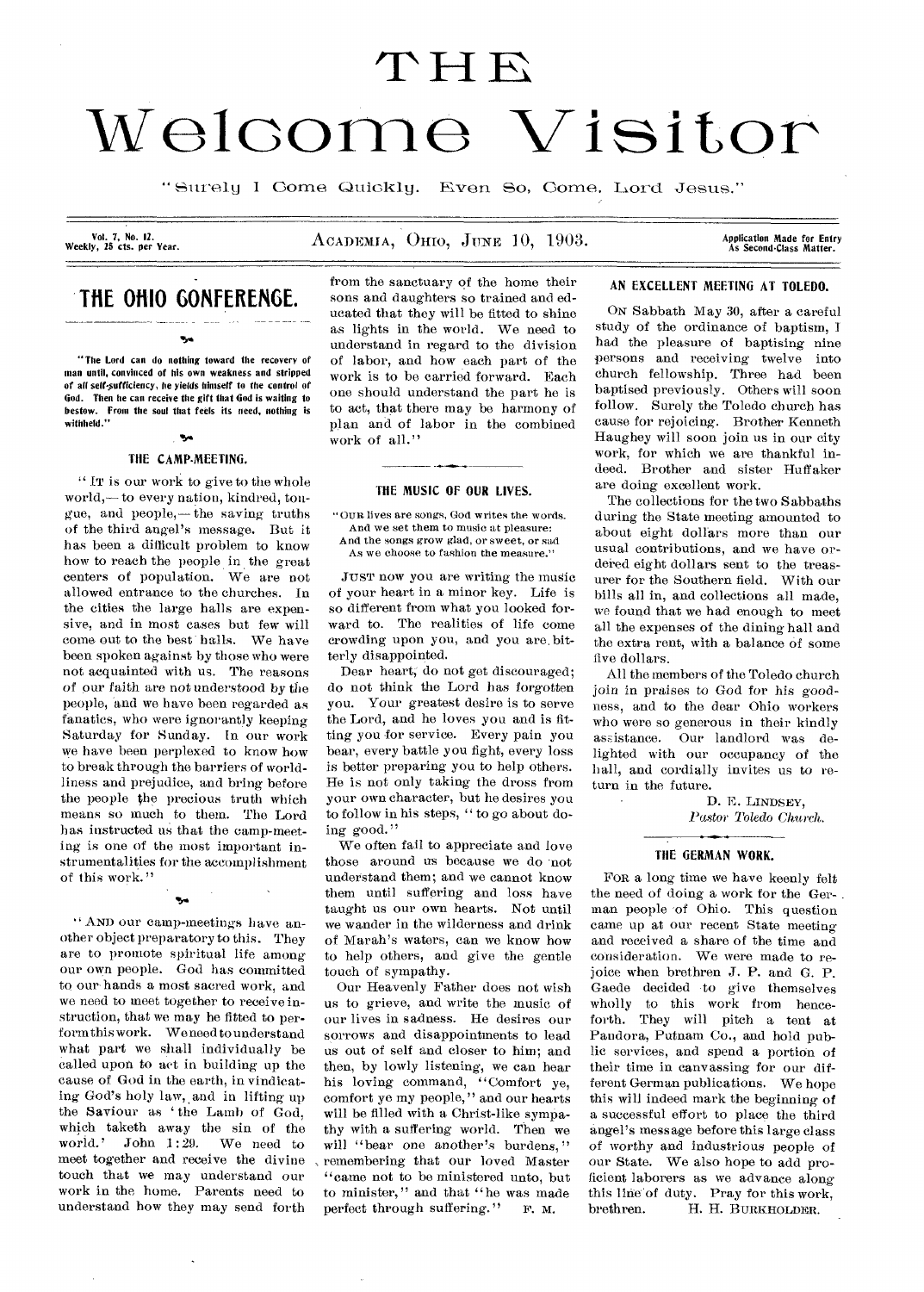## **FROM THE WORKERS.**

ELDER C. A. SMITH writes: "The work is onward in Dayton. Two dear souls were baptized yesterday and are rejoicing in the Lord."

WRITING under date of June 4, Elders J. 0. Miller and M. C. Kirkendall say: "We are nicely located on the school grounds at this place, and will hold our first meeting Friday night, June 5. Our address is Lebanon, 0., R. F. D. No. 2."

FRED M. FAIRCHILD writes: "We are glad to say that in the providence of God we have secured a location and have our tents pitched. We are expecting to begin service Sabbath evening, May 30. We expect to give short reports often, and hope to hear from all the tent companies."

#### **MARRIED.**

MAY 28, at 7 P.M., at the home of A. E. Miller in Springfield, 0., W. W. Miller, elder of the Mount Vernon church, and L. Ruth Merritt, M. D., were united in the bonds of holy matrimony. About a score of friends, mostly near relatives of both parties, were present. After happy greetings and the presentation of lovely gifts to the bride, a nice lunch was served. May this union be a happy one, blessed of the Lord, and their gospel efforts bring many souls to a saving knowledge of God's precious truth. J. G. WOOD. P. S.— The VISITOR adds congratulations.

#### Giouster.

DEAR READERS: Knowing you are interested in the advancement of the gospel, we send a few lines telling of the work at this place. We have our tents pitched in a favorable location, and have begun meetings. The attendance has been about fifty each evening thus far. We have scattered bills over the town and country, and so hope to have a large audience soon.

We realize that this is the Lord's work, and if we do our best, he will do the rest. This is a gospel of judgment as well as a gospel of salvation. We thank the Lord for the liberty he gives us in presenting the message. The people at this place have shown good will toward us thus far. Our earnest desire is to see many of them gathered into the fold of safety. Pray for the work in this place.

JAMES H. SMITH, FRED M. FAIRCHILD.

#### Broughton.

DEAR WELCOME VISITOR: I do appreciate your visits, and after reading your pages, I send you to a dear sister who is not in circumstances to send for you herself. We both would miss you very much were your visits to cease. Your faithful reader,

M. E. GRUBB.

#### Piqua.

WE pitched our tent in Piqua, May 26, and began meetings May 28. For some time it looked as though we would not be able to find a vacant lot on which to pitch, but the city mayor came to our rescue by granting us permission to occupy space in one of the little parks. This gives us a very pleasant site for the tent, good shade, nice grass, and a central and easy place from which to advertise. Rain interferred the first two or three nights, but our audience has been good, and the interest gradually increasing.

The city papers lend all assistance possible. One of the local pastors and his wife called on us at our opening and made us welcome to the city. Many conditions bid favorable for a fruitful harvest of souls; but already the dragon spirit is rumbling, and no doubt some fierce encounters will need to be fought.

Brother G. W. Spies and wife have joined us from Lima. They come to engage in the canvassing work and assist in whatever way they can to make the meeting a success. We appreciate highly their presence and help. Pray for the work in Piqua.

C. A. WATKINS,

H. B. THURBER.

#### Killbuck.

WELCOME VISITOR: I wish to report our good meetings held at Killbuck since our return from the State meeting. In company with Elder J. 0. Miller we went to Killbuck on Friday, May 15, and remained there until Monday morning. We held three night services with a very good attendance. On the night after the Sabbath, and on\_ Sunday night we had over one hundred in attendance. The Lord richly blessed as we opened the word of God to an attentive congregation.

Since our last labor at this place, one brother has accepted the whole truth, and we were glad to see him with another brother and his wife, go forward in baptism and cast his lot fully with us.

The Lord richly blessed in our Sabbath service. A good number were present, and after some special instruction upon baptism and other points of faith, we retired to the waters where an impressive service

was held. Elder Miller administered the ordinance of baptism to three dear souls.

We feel that several more are in the valley of decision at this place, and we are looking for more fruit to develop in the near future. We find the dear brethren and sisters of the Killbuck church of good courage and rising onto higher ground, for which we praise the Lord, and we trust that they will abound more and more. Yours<br>in the message, B. L. HOUSE. in the message,

#### **COURAGE IN THE LORD.**

DEAR WELCOME VISITOR: We are glad you are so well liked that the call has come for you to appear every week instead of every other week as hereto-<br>fore. Good! Come, bearing your fore. Good ! Come, bearing your good reports. I feel lonesome when you stay away so long.

I again send a few words of cheer. My last delivery, made in Athens County, was one of the best I ever made. People were ready, and waiting for their books with eager expectation, so 1 did not have to sell them over again, as we have to sometimes. The delivery was made in a few hours, in which three more orders were also taken.

The prospect for good crops is excellent, indicating a harvest for the canvasser through the blessing of God. So let us put on the whole armor and push the battle; for we are responsible for what we might do in the strength of Christ, unto whom is given all power in heaven and earth.

We surely had a blessed time at the State meeting. Quite a bit of business was accomplished, the neglected branches especially being cared for. The canvassing work and the health department were well considered. But the last day of the feast was truly the best. And Jesus stood and cried, saying, " If any man thirst, let him come." And we came. How good the Lord is to them that seek him.

On the last Sunday of the meeting, a number of us went out to pass on the blessing we had taken in. Some went to the workhouse to hold a meeting, and others went to the infirmary where we had been invited to hold a meeting. The Lord blessed wonderfully.

From there my brother and I went to find a location for tent work among the. Germans, and we found one waiting at Pandora, Putnam Co., where there is a church of one thousand German Swietzer Menonites. If the Lord delights in us, he will give us favor with, this people. We are now in Brooklyn preparing for the work. Your humble co-laborer,

G. P. GAEDE.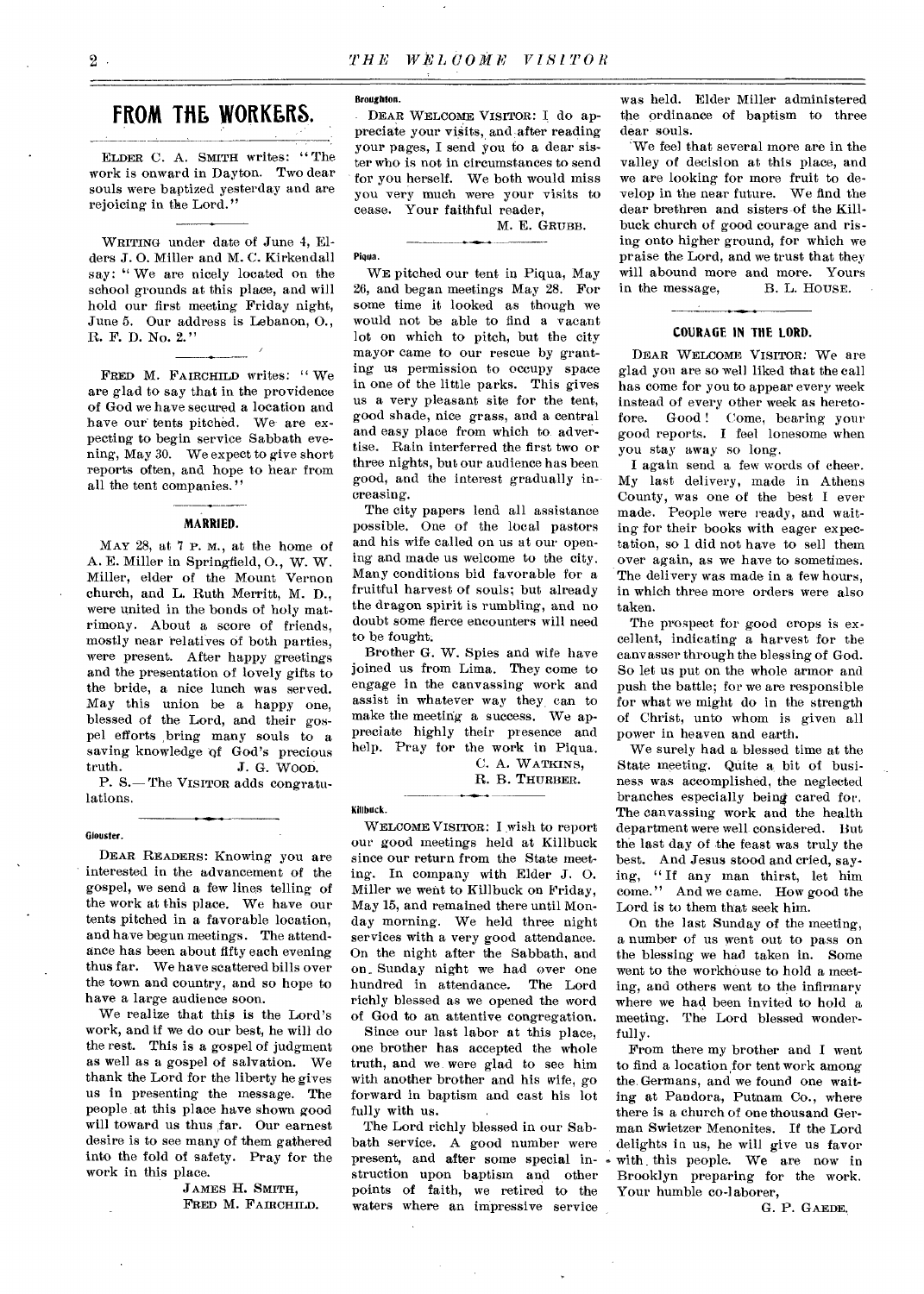## **YOUNG PEOPLE'S WORK.**

#### **MARION YOUNG PEOPLE'S WORK.**

.'THE evidence of the Father's love and tender care for his children has been revealed though his blessings to the small company of Sabbath-keepers here. When the spirit of forward movement came, every member felt it his duty to do a greater work for the One who gave all for us. At every opening, Bible readings were given, literature distributed, and earnest efforts made to present the truth to some one. The younger members took an active part in this ,work; and were zealous to do more.

As the field broadened, the need of unity was felt, and it was decided that we form a band of workers. Accordingly a meeting was held early in March, which resulted in the organization of our Young People's Missionary Society. Notwithstanding our membership was only six, the usual officers were elected, and plans made for carrying on the work systematically. The meetings, held on Friday evenings, have proved a source of great help to all. Once a month the hour is devoted to the Bible readings given in the *Bible Training-School* which are what we need to make us more efficient workers. At other meetings we study the need in foreign fields, and home work,or give the time for consecration services, just as the Lord directs.

The town was divided into districts, which were assigned different members to work. Papers and tracts, such as were needed were secured, and have awakened a deep interest among all classes in whose hands they have been placed. One young girl has already united with us, and we expect many more ere long.

We are certain of seeing good results from a cause which has its foundation in, and is being led by, such a leader as Christ. Realizing our utter helplessness in laboring for him, we follow humbly and meekly as we are shown the way.

The following is a report of what has been done by five of us since our organization. One member has been away and as yet has handed in no report: --

| Pages of papers and tracts distributed $\ddots$                            |          |
|----------------------------------------------------------------------------|----------|
|                                                                            |          |
| Books loaned $\ldots, \ldots, \ldots, \ldots, \ldots, \ldots, \ldots,$     | - 8      |
|                                                                            |          |
| Missionary letters sent                                                    | 10       |
| Letters received $\ldots \ldots \ldots \ldots \ldots \ldots \ldots \ldots$ | $\bf{3}$ |

We have endeavored to see and seize every opportunity, knowing that our faithfulness at home is a preparation for greater work elsewhere, and many

blessings have been ours for so doing. There is plenty to do all around us; none need lament because they have not means nor an education to enlighten some foreign field.

May the Lord arouse the young everywhere to sense the meaning of life in this age. Let us show by our words and actions that we love our Saviour's appearing, and are willing to do anything to hasten it.

We ask the prayers of our people for the work here, and would be. glad for any suggestions from those Who are more experienced. Contributions of literature will also be thankfully received. PEARLE APT, Sec.

#### Cleveland.

OUR young people are planning open air meetings Sabbath afternoons in the public parks of the city. We expect this will result in spreading the message here. We believe the Lord intends us to lay special stress on Matt. 24:34 now. It shall be the burden of all our work. " This generation shall not pass till all things be fulfilled."

Our people in Cleveland are also beginning to heed the warning message to leave the city; several families are already leaving, with others to follow. This is the practical faith that hastens the coming of the Lord. And we believe the Lord will bring in others to fill their places.. Some of our members will unite with the Lagrange church, while others are going into entirely new locations. May the Lord use them as shining lights to spread his precious truth to a perishing world. Yours in his service,

HENRY DE FLUITER.

#### **SPECIAL CHRISTIAN ENDEAVOR NUMBER.**

THE *Sentinel of Christian Liberty* of July 9, will be a number of particular value for circulation among that large society of earnest young people known as the Young People's Society of Christian Endeavor. Their International Convention will be held at Denver, Colo., July 9 to 13, and this makes the present an opportune time to work, not only among the delegates, but also among the members of the society, said to be nearly four million, who will not be able to be present.

This special Christian Endeavor Number of the *Sentinel* mill contain articles discussing the principles of " True Christian Endeavor Christian Citizenship," which will, in a kindly, helpful way, point out where and how our endeavor should be put forth for Christ.

## **HERIDTH fi.ND STRENGTH.**

#### **LESSON VII.**

#### $\overline{\phantom{a}}$

#### **Wednesday Breakfast.**

Boiled Rice with Cream or Fruit Juice Baked Potatoes and Gravy

Gluten Nutmeato with Lemon Grape Toast

Granola Pancakes and Maple Syrup Bread Dates Stewed Apples

#### ð.

#### RECIPES.

#### Boiled Rice.

Put well washed rice into 6 or 8 times as much boiling salted water and cook rapidly until tender, then turn into a a colander and ( reserving the rice water for soups, etc.) pour on plenty of cold water to separate the kernels. -Reheat and serve.

#### Gluten Nutmeato.

Wash gluten from **1** qt. flour, grind in sausage mill, add  $\frac{1}{2}$  cup nut butter, 1 cup zwieback crumbs, 14 cup water, and salt and sage to taste. Mix *well together,* turn into an oiled tin can, cover closely and steam 4 hours.

If one has no sausage mill, the nut butter may be worked into the gluten by hand, then the other ingredients by the same process.

For a much richer product more closely resembling meat, omit zwieback crumbs and one cup of water.

Tomato juice or caramel cereal may be used, if preferred.

*To Wash* Out *Gluten.—* First make a very stiff dough with **1** qt. flour and a scant cup of water. Knead thoroughly, cover with cold water for 2 hours, and then carefully work all the starch out of the dough by hand un- • der water, changing the water as it becomes thick and milky and continuing the process until the water remains clear.

Slice the cold nutmeato and serve with  $\frac{1}{8}$  of a lemon.

#### Granola Pancakes.

2 cups granola or zwieback crumbs,  $\frac{1}{2}$  cup flour, 1 teaspoon salt,  $\frac{1}{4}$  cup sugar, 1 or two eggs, 2 to 4 cups milk.

Put all together using milk sufficient to make a batter of the right consistency, which beat until light. Bake upon a slightly oiled griddle, or, if soapstone is used, no grease will be needed.

Pancakes thus made may be considered wholesome, as the principal ingredients are well cooked, practically free from grease, and without soda or baking powder.